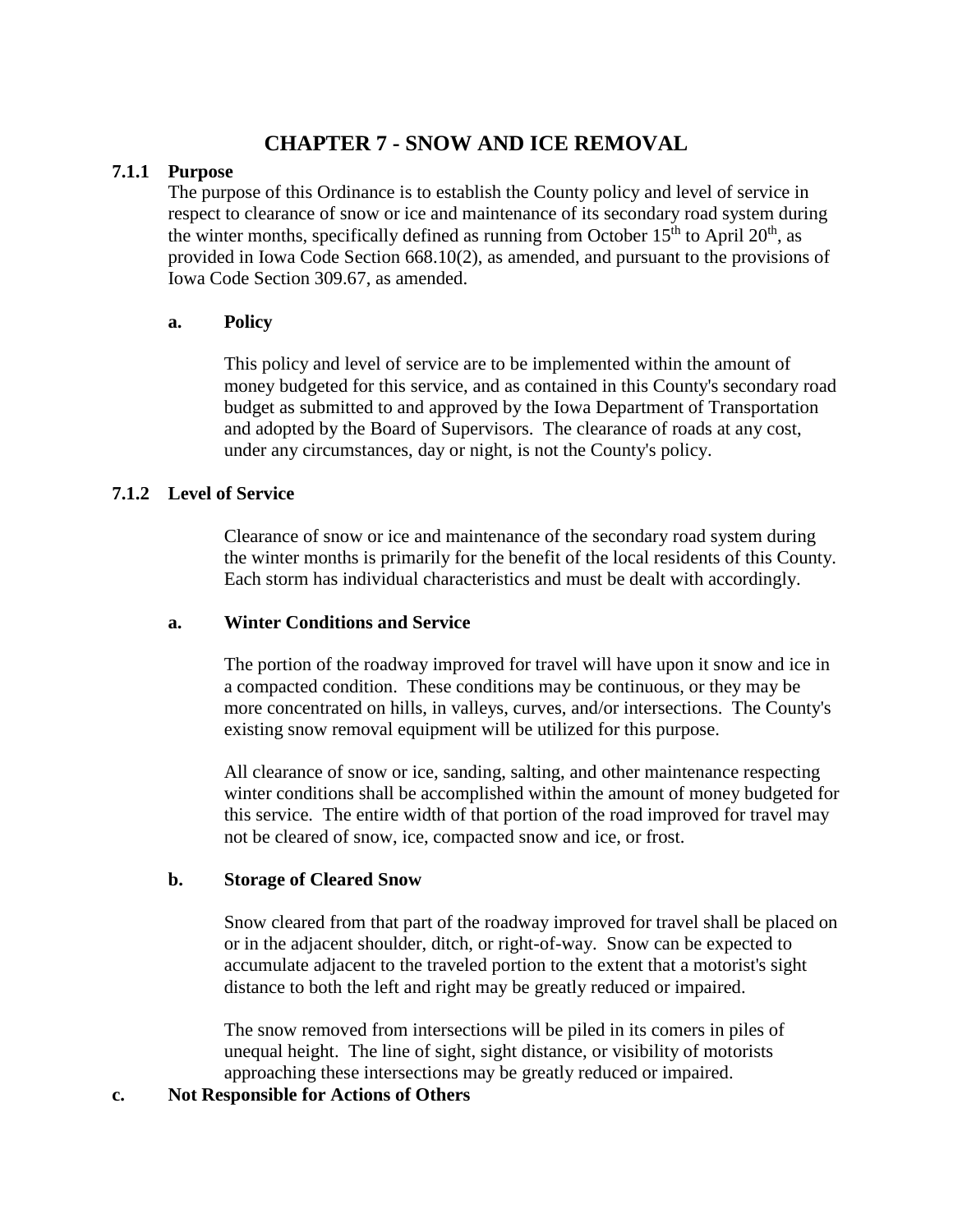The County shall not be responsible for snow pushed or otherwise placed on the roadway or shoulders by others.

## **d. Motorist Responsibilities**

Motorists shall operate their vehicles during winter snow and ice conditions with additional caution and watchfulness, especially in respect to the surface of the roadway, and reduced or impaired visibility, and are advised to reduce their speed to at least twenty-five (25) miles per hour below that legally permitted or advised under normal conditions. In respect to roadways that have only one lane open, further extreme watchfulness and caution should be exercised by the motorist, and their speed should not exceed ten (10) miles per hour.

## **e. No Additional Signing**

During winter snow and ice conditions, no additional warning or regulatory signs will be placed warning of impaired sight distances, visibility at intersections, road blockages, one-lane conditions, or that the road surface is slick or slippery, or what the advised speed should be.

## **7.1.3 Sequence of Service**

In the implementation of snow and ice removal and other maintenance of the County's secondary road system during the winter months, the County Engineer shall select the actual sequence of roads to be cleared as provided for in this Section of this Ordinance, and shall determine when drifting, wind velocity, and additional snow or snow storms require that the snow removal equipment be removed from the road way, or that additional clearance of paved routes be accomplished prior to the clearance of gravel and dirt roads. The County Engineer's professional judgment, or that of his or her designee(s), shall prevail.

### **a. Paved Routes**

The first priority of snow and ice removal will be to re-open the paved and seal coat roads.

## **(1) Initial Effort**

The initial effort will be to get all routes open to two-lane traffic as soon as possible and or practicable. During initial snow removal, paved roads may have only one lane plowed for a period of time.

## **(2) Follow Up Service**

After two-lane travel is possible, subsequent snow removal will be carried on during normal working hours.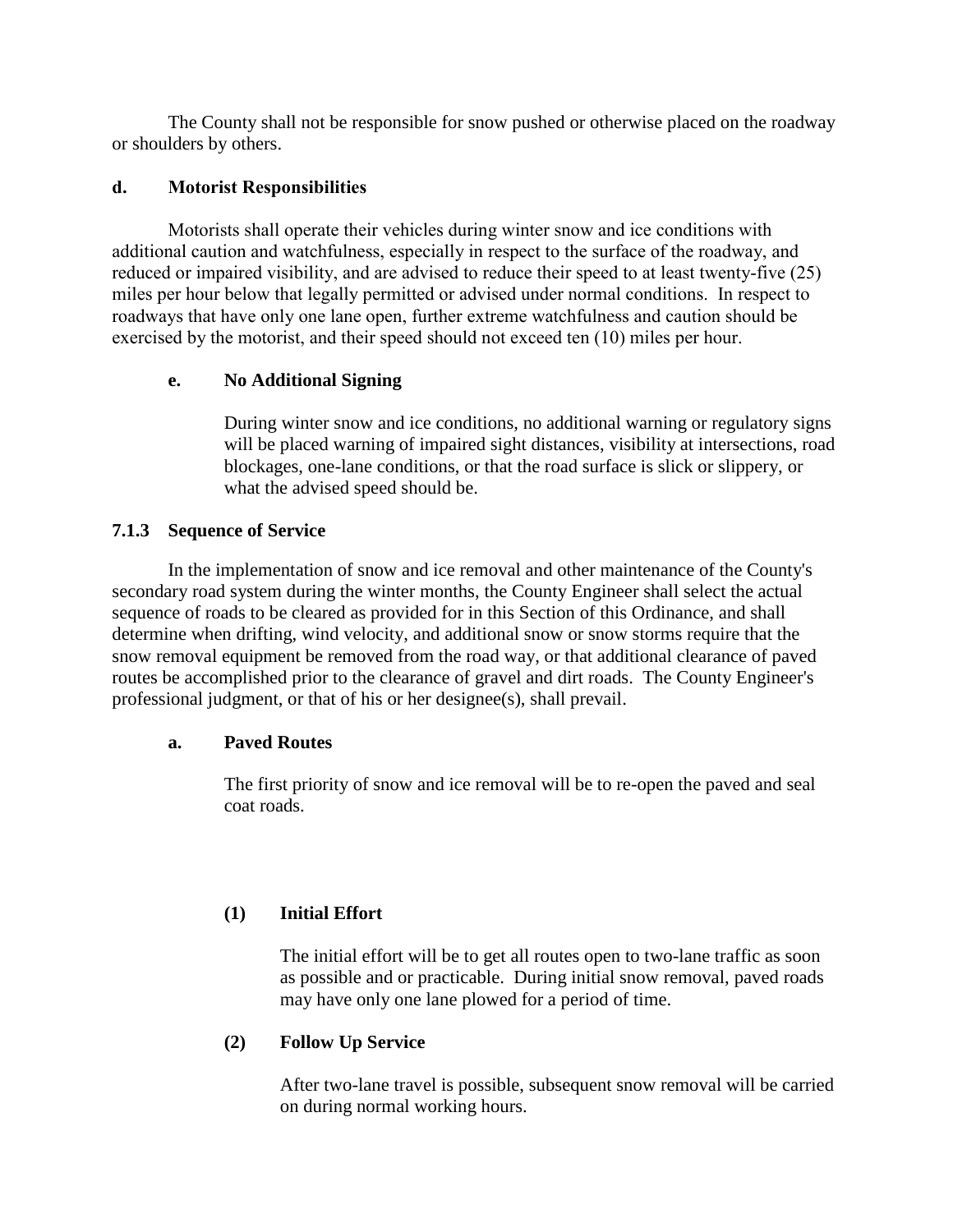## **(3) Limits of Service**

The truck mounted snow plows and spreaders will not normally be in operation between the hours 4:00 p.m. and 7:30 a.m. After the start of a winter storm, until two-lane traffic has been restored and shoulders cleared, the County Engineer may authorize the crews to start as early as 5:00 a.m. and/or work as late as 7:00 p.m. The trucks may be called off the road if snow and blowing snow reduces visibility to the point of creating hazardous working conditions, per the professional judgment of the engineer or his/her delegated representative.

## **(4) Use of Graders**

When required, due to drifting snow, motor graders may be used to keep the paved roads open and the opening of gravel roads may be delayed.

## **(5) Dry Pavement Not a Goal**

It is not the policy of the County to provide a "dry" pavement condition.

## **(6) Sanding and Salting to Restore Traction**

After roads have been plowed, as provided in items one (1) through five (5) above, intersections, hills, and curves may, but will not necessarily, have sand, salt, or other abrasives placed on them. These intersections, hills, and curves may not be re-sanded, re-salted, or have repeat applications of abrasives between winter storm events.

## **(7) No Pre-determined Schedule**

There is no preset time, after a snowstorm, by which any of the above sequence of plowing, clearing, sanding, or salting will be completed.

## **b. Unpaved Roads**

Work on unpaved roads will commence as soon as possible, but will not receive as high a priority as the paved routes.

## **(1) Initial Effort**

The initial effort will be to get all routes opened to one-lane traffic, as soon as possible and/or practicable after a storm has passed.

## **(2) Follow Up Service**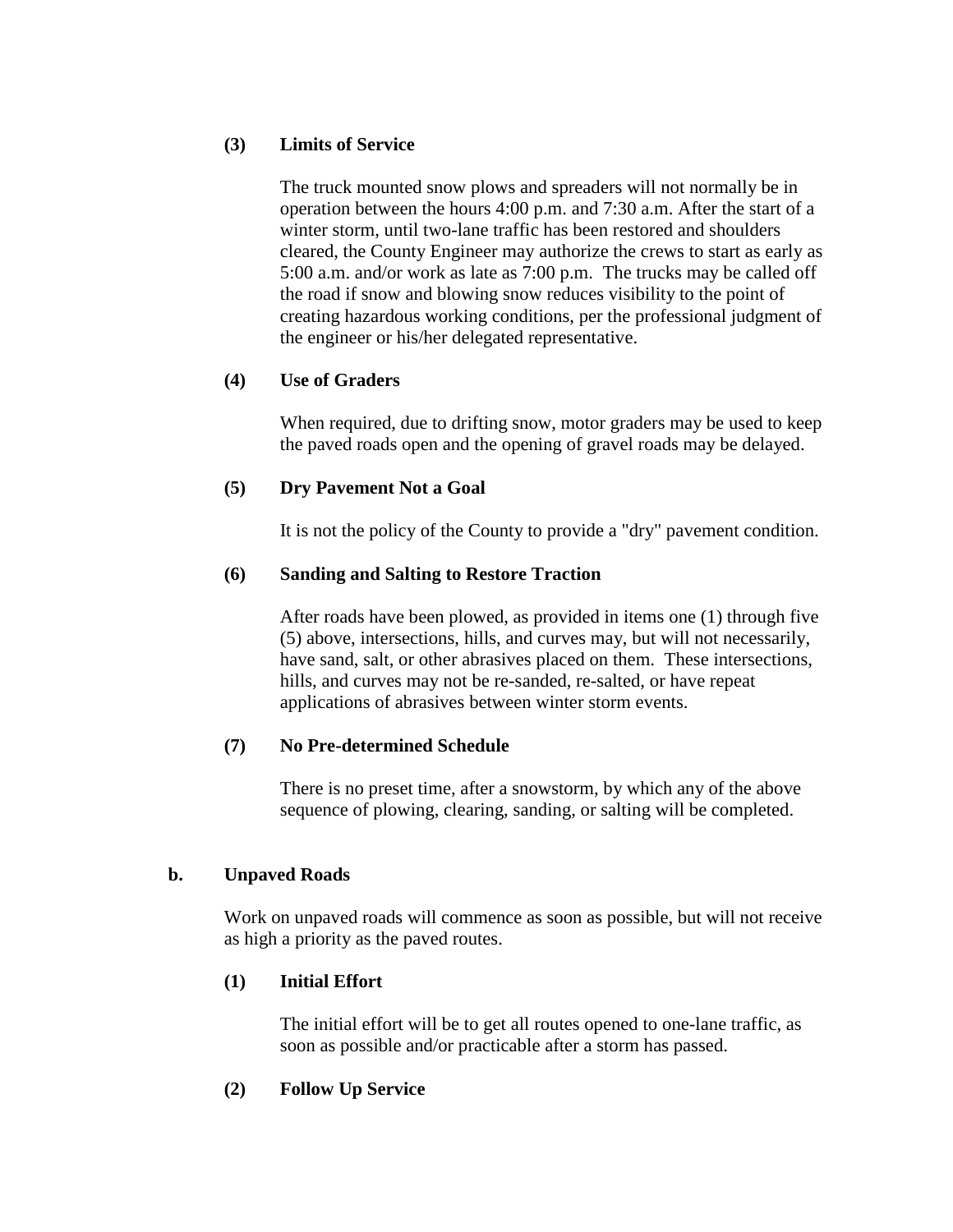After one lane travel is possible, subsequent snow removal will be carried on during normal working hours.

## **(3) Service Limitations**

Motor graders and/or truck plows will not normally be in operation between the hours of 4:00 p.m. and 7:30 a.m. During winter storms and until two-lane travel has been restored on all rock roads, the County Engineer may authorize the graders to start as early as 5:00 a.m. and/or work until 7:00 p.m. Gravel roads may not be plowed if wind is causing continual drifting.

When a winter storm creates snow or ice conditions on Friday nights, Saturdays, or Sundays, such that safe travel remains possible as long as drivers operate at reduced speeds and exercise due caution, clearance of such winter precipitation may be delayed until the following Monday.

## **(4) No Clearance Provided on Level B Roads**

Snow will not be removed from roads designated in the Area Service Level B System.

## **(5) No Pre-Determined Sequence or Schedule**

There is no preset time, after a snowstorm, by which any of the above sequence of plowing and clearing will be completed.

### **c. Private Drives**

The County will not clear snow from private drives. Normal snow removal operations may result in snow being deposited in or across private drives. Snow from private drives shall not be placed on the roadway or shoulders.

## **7.1.4 Limitations on Service**

The policy and level of service provided for in this Ordinance shall not include, and the following, services shall not be performed:

### **a. No Frost Service**

Mills County will make no effort to perform sanding, salting, or placing of other abrasives upon roadways that are slick, slippery, and dangerous due to the formation of frost.

## **b. No Overnight Plowing**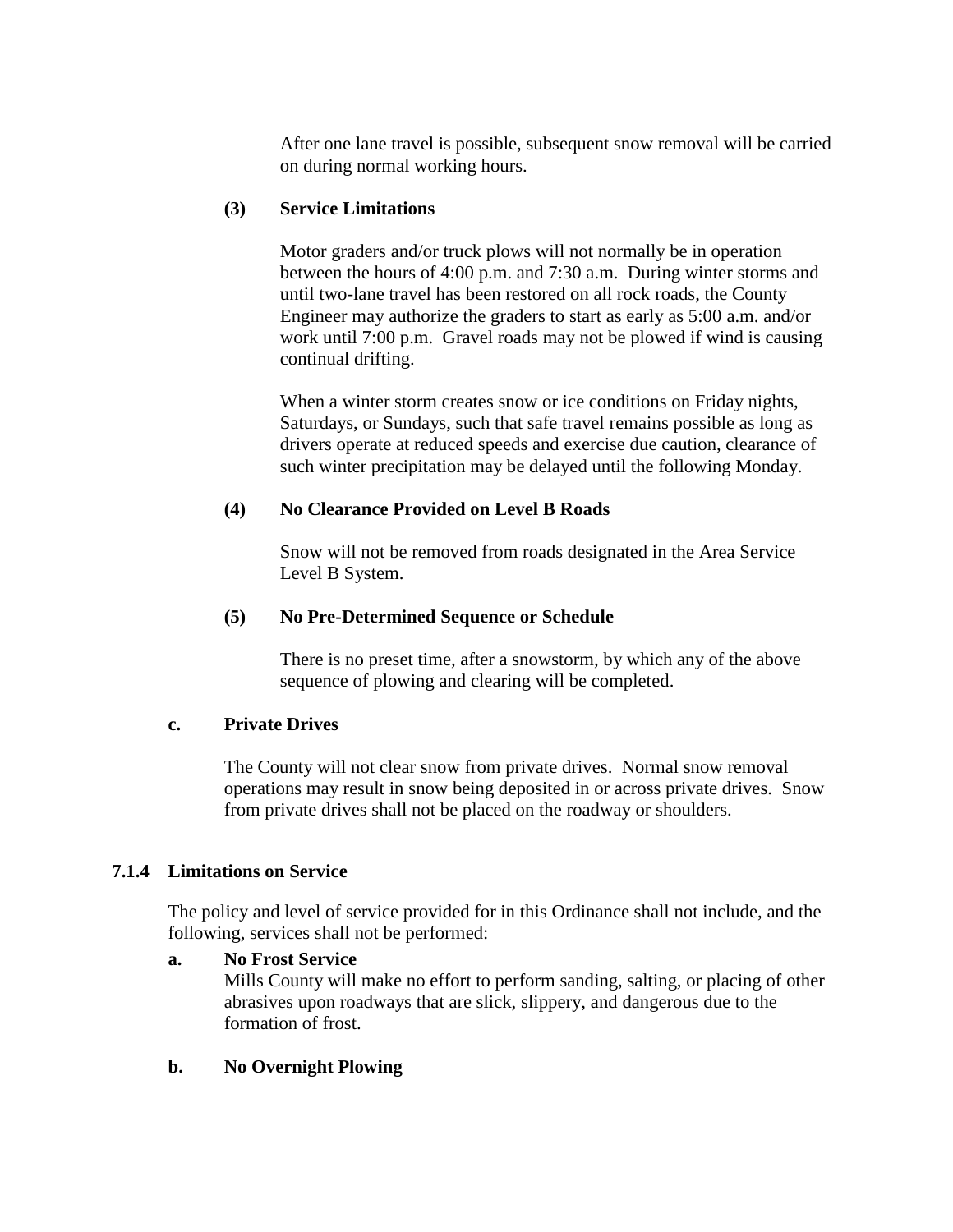There will be no sanding, salting, or placing other abrasives upon paved roadways before 5:00 a.m. or after 7: 00 p.m., even when freezing rain is anticipated or occurring.

## **c. No Additional Signage or Warnings**

Mills County will not place or erect additional warning or regulatory signs warning of impaired sight distances, visibility at intersections, road blockages, one-lane conditions, or that the road surface is slick or slippery, or what the advised speed should be.

## **d. No Sanding of Unpaved Roads**

There shall be no sanding, salting, or placing of abrasives upon any road, except for paved roads, except under special circumstances as outlined in Sections 7.1.4(d)(1) through (3).

## **(1) Special Exception**

If in the opinion of the County Engineer, or his/her designee, an emergency exists and ice has built up on hills and/or intersections of a gravel road which slope down to another road so as to create an exceptional hazard, sand or crushed rock may be applied, at these locations as a last resort.

## **(2) Limits on Special Exception Work**

Application of abrasives on unpaved roads will not, under any circumstances, take a higher priority than the placing of abrasive material on the paved roads and will only, be done after all hard surfaced roads have been cleared of ice and snow.

## (**3) Mechanical Means to be Tried First**

Placement of abrasive material on gravel roads will not be considered unless other mechanical means, such as use of ice bits and scraping windrows across the roadway have been tried and failed.

## **e. No Guaranteed Service Between Storms**

Mills County does not warrant that it will re-sand or re-salt for freezing and thawing between snow storms.

## **f. No Special Effort to Remove Abrasives from Road Surfaces**

Mills County will not conduct operations to remove sand, salt, or other abrasives from road surfaces after a storm or at the end of winter conditions.

## **7.1.5 Emergency Response Policy**